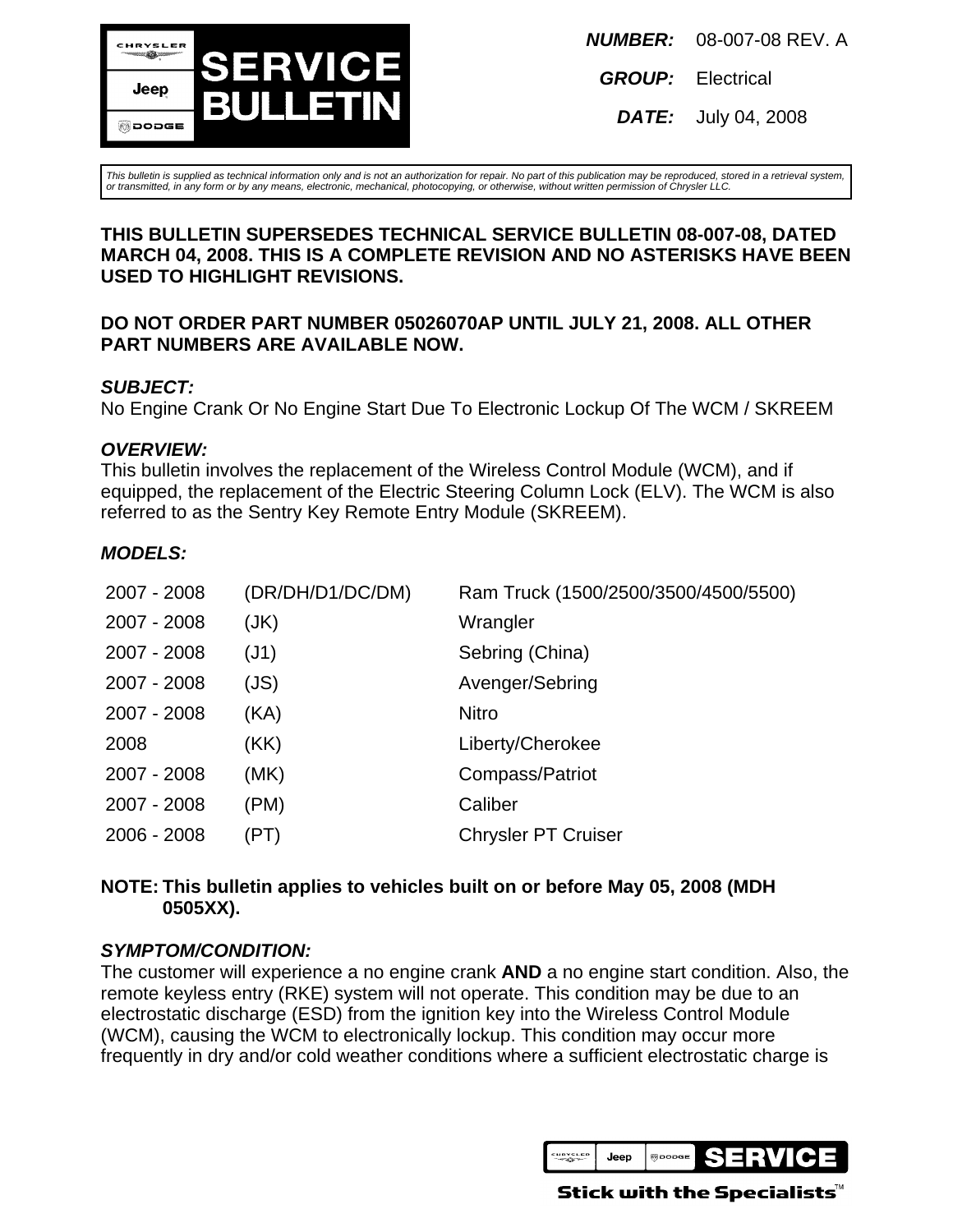more easily produced. This condition is corrected by the replacement of the WCM.

# **DIAGNOSIS:**

- 1. With the condition present (i.e. the vehicle in the no crank / no start condition), connect the StarSCAN® scan tool to the vehicle.
- 2. Turn the ignition switch to the "ON" position, and power up the StarSCAN®.
- 3. If the WCM is electronically locked up, the StarSCAN® will display the WCM as being "off bus".
- 4. If the no crank / no start condition is present, and the WCM is "off bus", then reset the WCM by temporarily removing the IOD fuse (with the key out of the ignition switch), wait for 10 seconds and then reinstall the IOD fuse.
- 5. With the IOD fuse reset having been performed, verify that the vehicle will now crank, start, and run.
- 6. If the condition is temporarily corrected by performing the above steps, and if the part number of the WCM is earlier than the part number of the WCM listed in the part reference table in the Service Bulletin Parts Required Section below, then perform the Repair Procedure.

# **PARTS REQUIRED:**

**NOTE: The part numbers listed in the following part reference table are to be used as A GUIDE to help determine if the WCM, that is currently in the vehicle, may require replacement. If it is determined that the WCM requires replacement, then ALWAYS REFER TO THE PARTS MANUAL to determine the correct WCM for the specific vehicle in question. In some earlier model years, the WCM may rule (supersede) to one of the part numbers listed in the table below. ALWAYS REFER TO THE PARTS MANUAL (not the part reference table below) to determine the correct part number ruling (supercedence / substitution). MAKE CERTAIN THAT THE CORRECT WCM IS ORDERED THE FIRST TIME FOR THE SPECIFIC VEHICLE IN QUESTION.**

| Qty.     | Part No.   | Description - Refer To Parts Manual For Determining<br><b>Correct Application</b>     |
|----------|------------|---------------------------------------------------------------------------------------|
| $(AR)$ 1 | 05026070AP | Module, Keyless Entry (WCM/SKREEM) - JK<br>DO NOT ORDER THIS PART UNTIL JULY 21, 2008 |
| $(AR)$ 1 | 05026071AQ | Module, Keyless Entry (WCM/SKREEM) -<br>JK/KA/KK/K1                                   |
| $(AR)$ 1 | 05026072AQ | Module, Keyless Entry (WCM/SKREEM) - KA/KK/K1                                         |
| $(AR)$ 1 | 05026073AR | Module, Keyless Entry (WCM/SKREEM) - JK/KA/KK                                         |
| $(AR)$ 1 | 05026074AQ | Module, Keyless Entry (WCM/SKREEM) - JK/KA/KK                                         |
| $(AR)$ 1 | 05026800AD | Module, Keyless Entry (WCM/SKREEM) - KJ/KA/KK                                         |
| $(AR)$ 1 | 05026157AP | Module, Keyless Entry (WCM/SKREEM) - JS/J1                                            |
| $(AR)$ 1 | 05026162AP | Module, Keyless Entry (WCM/SKREEM) - JS                                               |
| $(AR)$ 1 | 05026164AO | Module, Keyless Entry (WCM/SKREEM) - JS/J1                                            |
| $(AR)$ 1 | 05026165AP | Module, Keyless Entry (WCM/SKREEM) - JS/J1                                            |
| $(AR)$ 1 | 05026216AM | Module, Keyless Entry (WCM/SKREEM) - MK/PM                                            |
| $(AR)$ 1 | 05026218AM | Module, Keyless Entry (WCM/SKREEM) -                                                  |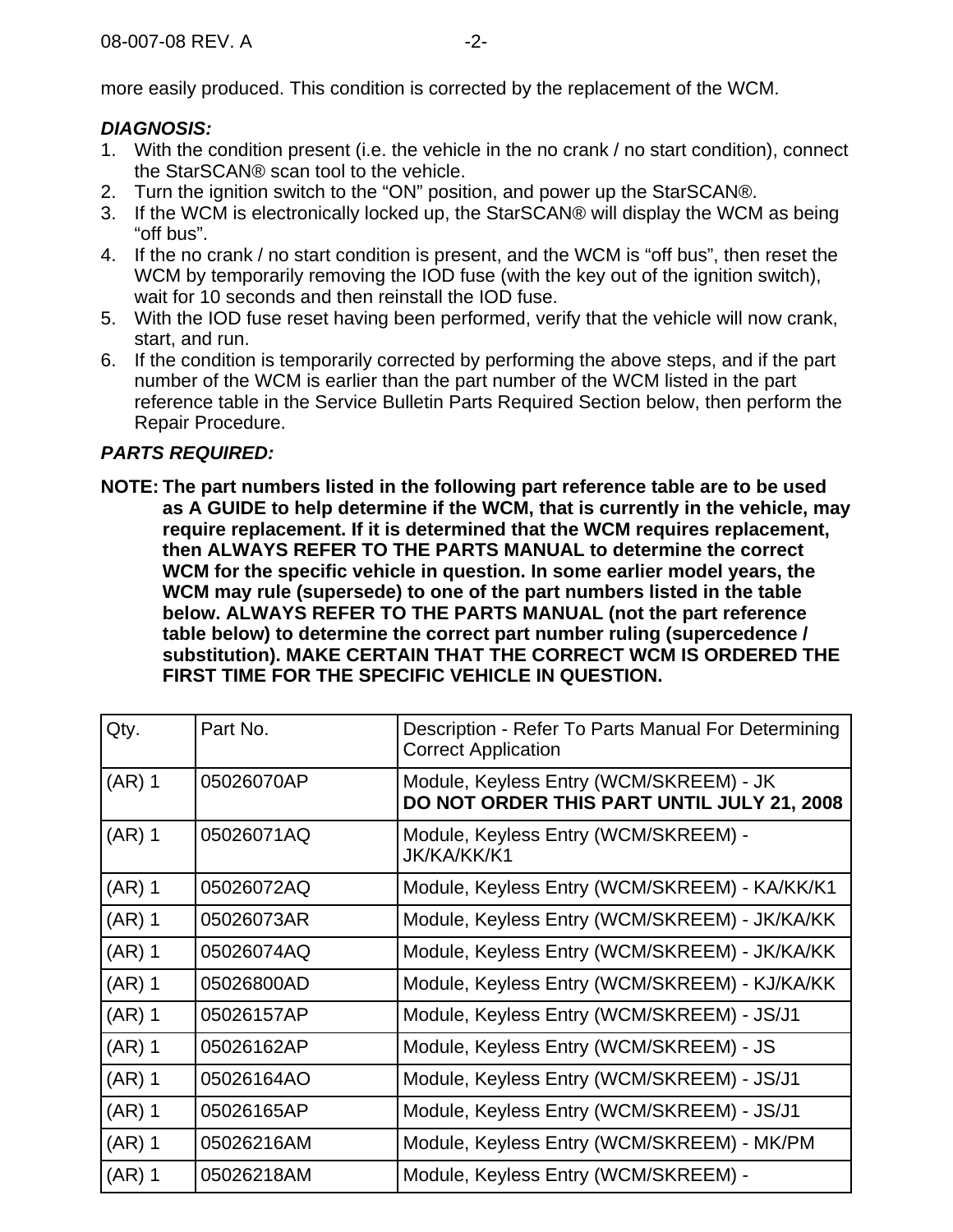| Qty.     | Part No.   | Description - Refer To Parts Manual For Determining<br><b>Correct Application</b> |
|----------|------------|-----------------------------------------------------------------------------------|
|          |            | MK/PM/PT/P3/P5                                                                    |
| $(AR)$ 1 | 05026219AG | Module, Keyless Entry (WCM/SKREEM) - DH                                           |
| $(AR)$ 1 | 05026220AN | Module, Keyless Entry (WCM/SKREEM) - DC/DM                                        |
| $(AR)$ 1 | 05026221AN | Module, Keyless Entry (WCM/SKREEM) -<br>DR/D1/DC/DM                               |
| $(AR)$ 1 | 05026222AM | Module, Keyless Entry (WCM/SKREEM) - MK/PM/PT                                     |
| $(AR)$ 1 | 05026223AN | Module, Keyless Entry (WCM/SKREEM) - DC/DM                                        |
| $(AR)$ 1 | 05026224AN | Module, Keyless Entry (WCM/SKREEM) -<br>DR/DH/D1/DC                               |
| $(AR)$ 1 | 05026225AM | Module, Keyless Entry (WCM/SKREEM) - MK, PM,<br>PT.                               |
| $(AR)$ 1 | 05026226AM | Module, Keyless Entry (WCM/SKREEM) - MK, PM/P3                                    |
| $(AR)$ 1 | 05026228AM | Module, Keyless Entry (WCM/SKREEM) - MK/PM/PT                                     |
| $(AR)$ 1 | 05026132AC | Module, Shaft Lock - Steering Column - JS/J1<br>(International Markets)           |

# **REPAIR PROCEDURE:**

- **NOTE: If the vehicle (a JS model vehicle in certain International markets) is equipped with an Electric Steering Column Lock (ELV), then the WCM and the ELV must be replaced. Replace the WCM and then the ELV. Next program the WCM and at least one ( 1 ) ignition key BEFORE programming the ELV. IMPORTANT: Not following this repair process correctly will cause the new ELV to fail.**
- **NOTE: Insert the ignition key into the ignition lock cylinder. This will move the shaft lock module locking bolt to the unlocked position. LEAVE the key in the lock cylinder while the shaft lock module is being removed.**
- 1. If vehicle is equipped with a Steering Shaft Lock Module (JS Avenger / Stratus some International Markets), then the Shaft Lock Module will require replacement. From the Service Info tab select: 8 - Electrical > Vehicle Theft Security - Security Information > Module, Shaft Lock > Removal and Installation.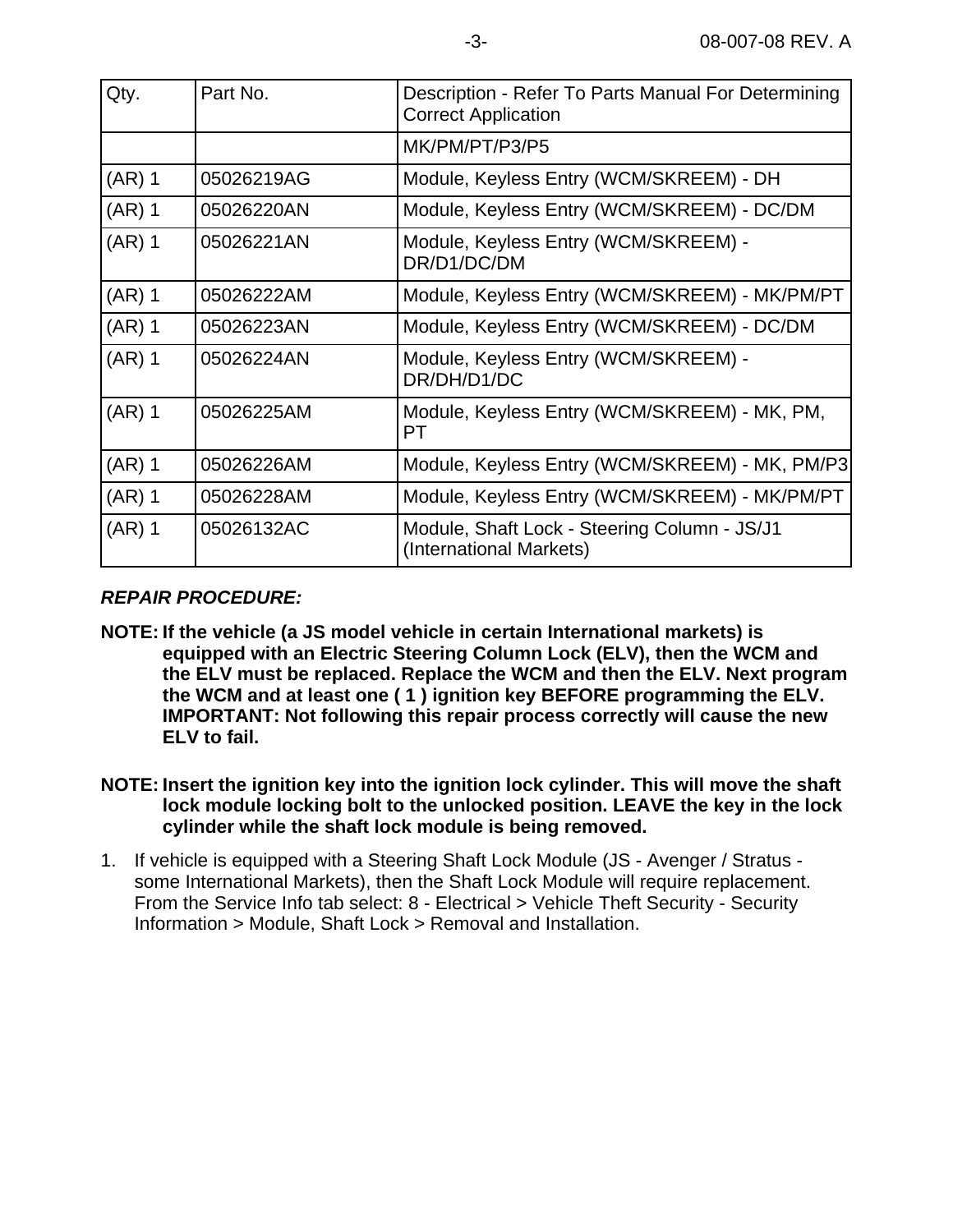- **NOTE: The shaft lock module cannot be removed from the steering column while the locking bolt is in the locked position without irreversibly damaging the column. Before attempting service, the ignition key must have been inserted into the ignition lock cylinder. Then rotate the steering wheel from side to side. If the steering wheel can be rotated, the locking bolt is in the unlocked position. Leave the key in the ignition lock cylinder until shaft lock module removal has been completed. If the steering wheel cannot be rotated, test and repair the wiring circuits between the module and the ignition switch as required. If no problem is found in these circuits, the module has failed with the locking bolt in the locked position and both the module and the steering column must be replaced with new units.**
- 2. Replace the WCM/SKREEM. Refer to TechCONNECT for detailed service information. From the Service Info tab select: 8 - Electrical > Vehicle Theft Security - Service Information > Module, Sentry Key Remote Entry > Removal and Installation.

### **NOTE: Obtain the vehicle PIN number prior to programming WCM/SKREEM or ELV.**

### **NOTE: If during the following steps the PIN number is properly entered but is rejected, then reenter the PIN number again until it is accepted.**

- 3. After both the WCM/SKREEM and the ELV (if equipped) have been replaced, Program the WCM/SKREEM as follows;
	- a. Turn the ignition key to the ON position, (Engine Off)
	- b. Connect the scan tool (StarSCAN®) to the data link connector and turn the ignition to the RUN position, (engine off).
	- c. Select "ECU View."
	- d. Scroll down and select "WCM" in the list of modules.
	- e. Select "Misc. Functions."
	- f. Scroll to "WCM Replaced."
	- g. Press "Start."
	- h. Press "Next."
	- i. Select "Show Keyboard."
	- j. Enter the vehicle PIN number.
	- k. Select "Next."
	- l. Verify PIN is correct.
	- m.Select "Next."
	- n. Follow on-screen prompts to complete WCM function programing for Tire Pressure Monitoring (TPM) and so on.
	- o. Turn the ignition key to the OFF position. Wait 30 seconds.
	- p. Turn the ignition key to the ON position, (Engine Off)
	- q. Select "ECU View."
	- r. Scroll down and select "WCM" in the list of modules.
	- s. Select "Misc. Functions."
	- t. Select "Program Ign. Keys" and follow on-screen prompts.
	- u. Select "Complete."
	- v. Verify ignition key will start vehicle and the Remote Keyless Entry (RKE) functions operate.